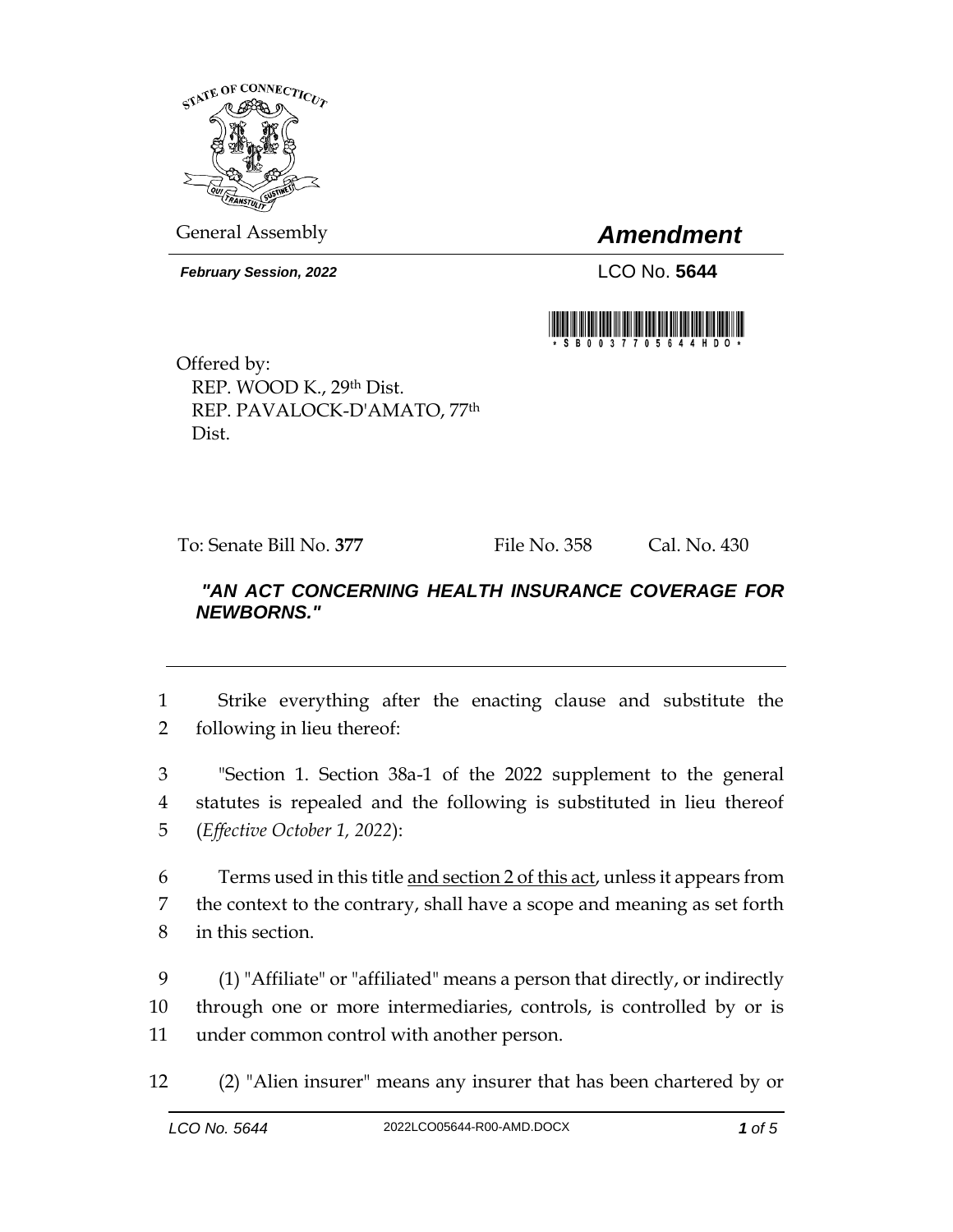organized or constituted within or under the laws of any jurisdiction or country without the United States.

 (3) "Annuities" means all agreements to make periodical payments where the making or continuance of all or some of the series of the payments, or the amount of the payment, is dependent upon the continuance of human life or is for a specified term of years. This definition does not apply to payments made under a policy of life insurance.

(4) "Commissioner" means the Insurance Commissioner.

 (5) "Control", "controlled by" or "under common control with" means the possession, direct or indirect, of the power to direct or cause the direction of the management and policies of a person, whether through the ownership of voting securities, by contract other than a commercial 26 contract for goods or nonmanagement services, or otherwise, unless the power is the result of an official position with the person.

 (6) "Domestic insurer" means any insurer that has been chartered by, incorporated, organized or constituted within or under the laws of this state.

 (7) "Domestic surplus lines insurer" means any domestic insurer that has been authorized by the commissioner to write surplus lines insurance.

 (8) "Foreign country" means any jurisdiction not in any state, district or territory of the United States.

 (9) "Foreign insurer" means any insurer that has been chartered by or organized or constituted within or under the laws of another state or a territory of the United States.

 (10) "Insolvency" or "insolvent" means, for any insurer, that it is unable to pay its obligations when they are due, or when its admitted assets do not exceed its liabilities plus the greater of: (A) Capital and surplus required by law for its organization and continued operation;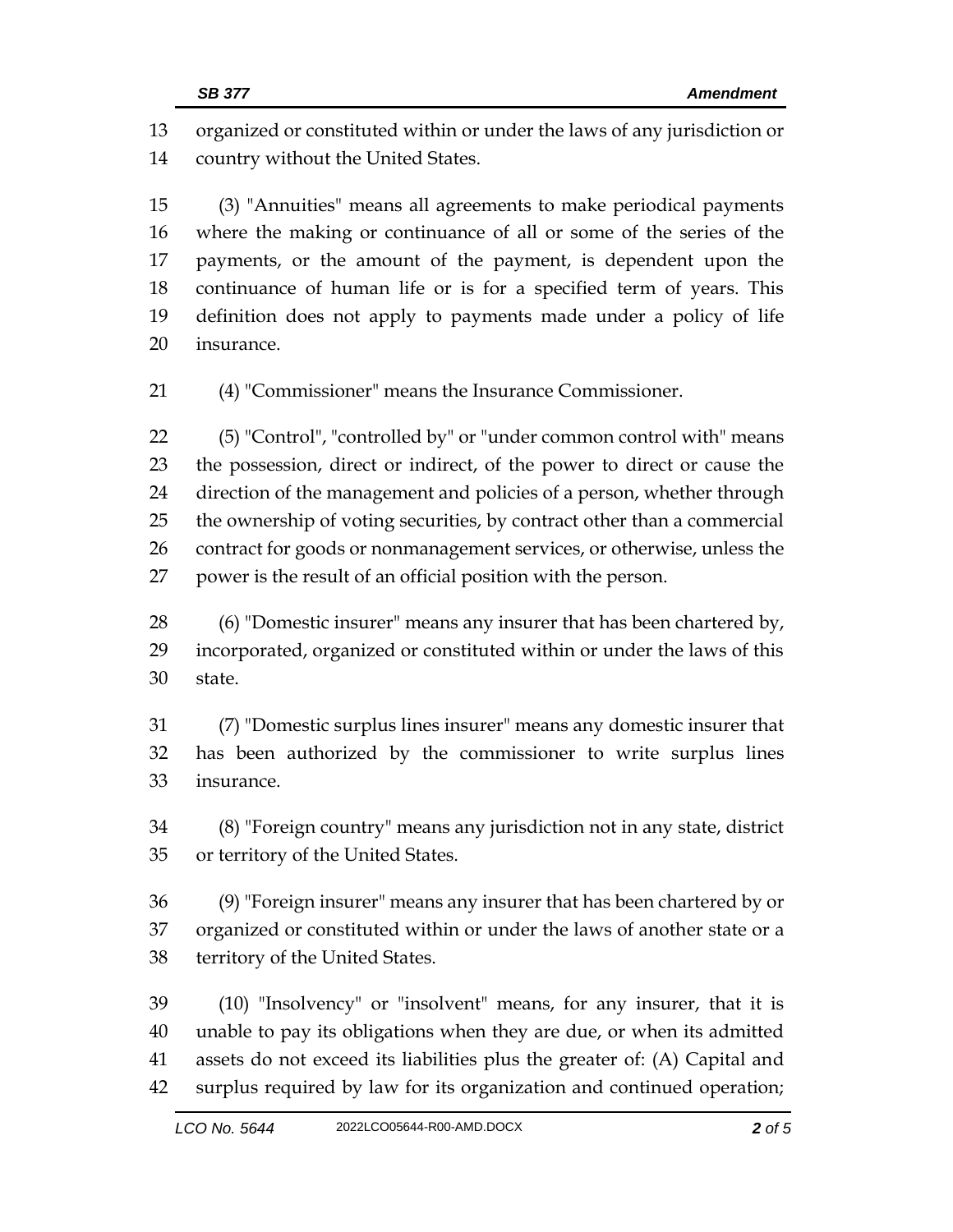or (B) the total par or stated value of its authorized and issued capital stock. For purposes of this subdivision "liabilities" shall include but not be limited to reserves required by statute or by regulations adopted by the commissioner in accordance with the provisions of chapter 54 or specific requirements imposed by the commissioner upon a subject company at the time of admission or subsequent thereto.

 (11) "Insurance" means any agreement to pay a sum of money, provide services or any other thing of value on the happening of a particular event or contingency or to provide indemnity for loss in respect to a specified subject by specified perils in return for a consideration. In any contract of insurance, an insured shall have an interest which is subject to a risk of loss through destruction or impairment of that interest, which risk is assumed by the insurer and such assumption shall be part of a general scheme to distribute losses among a large group of persons bearing similar risks in return for a ratable contribution or other consideration.

 (12) "Insurer" or "insurance company" includes any person or combination of persons doing any kind or form of insurance business other than a fraternal benefit society, and shall include a receiver of any insurer when the context reasonably permits.

 (13) "Insured" means a person to whom or for whose benefit an insurer makes a promise in an insurance policy. The term includes policyholders, subscribers, members and beneficiaries. This definition applies only to the provisions of this title and does not define the meaning of this word as used in insurance policies or certificates.

 (14) "Life insurance" means insurance on human lives and insurances pertaining to or connected with human life. The business of life insurance includes granting endowment benefits, granting additional benefits in the event of death by accident or accidental means, granting additional benefits in the event of the total and permanent disability of the insured, and providing optional methods of settlement of proceeds. Life insurance includes burial contracts to the extent provided by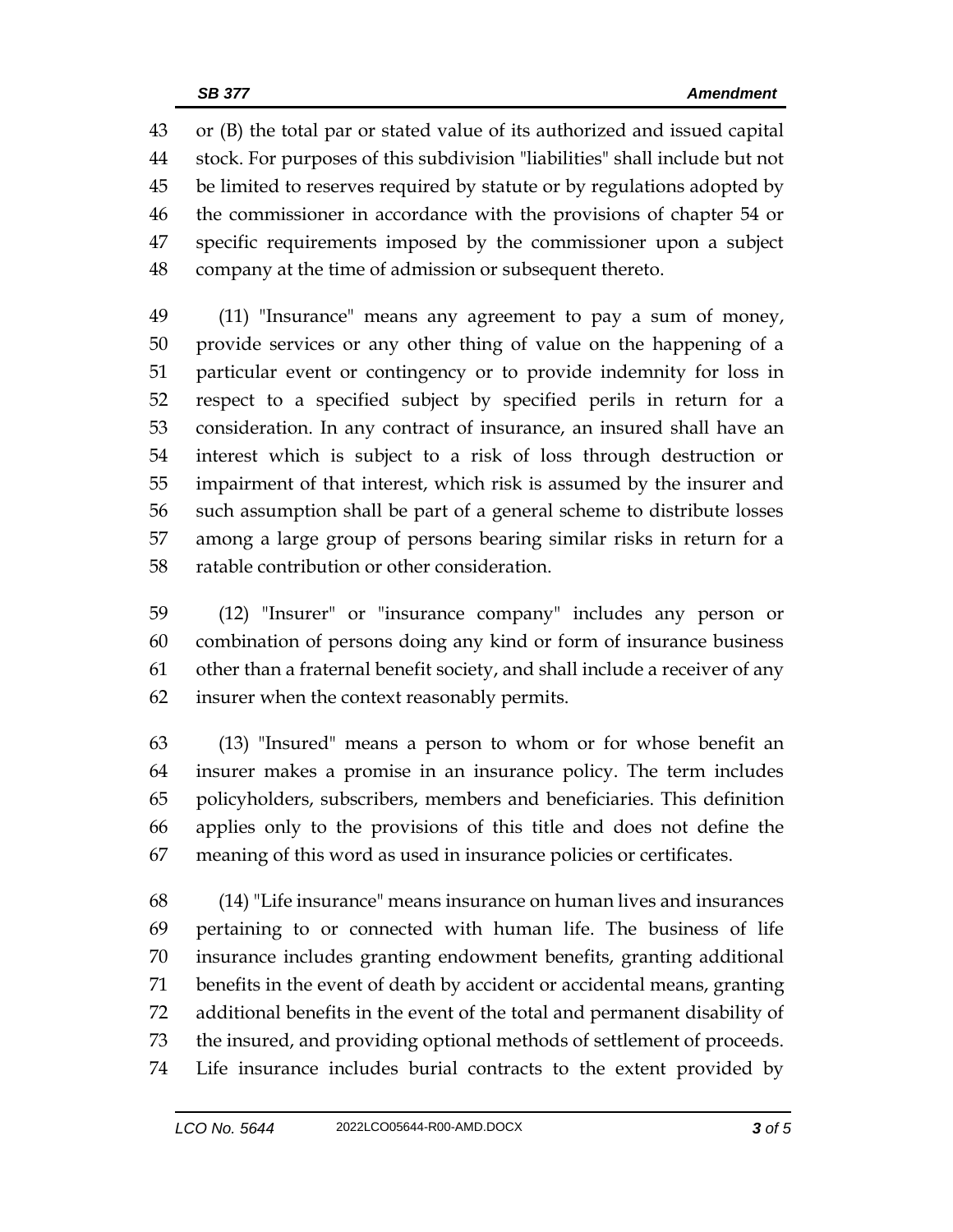section 38a-464.

 (15) "Mutual insurer" means any insurer without capital stock, the managing directors or officers of which are elected by its members.

 (16) "Person" means an individual, a corporation, a partnership, a limited liability company, an association, a joint stock company, a business trust, an unincorporated organization or other legal entity.

 (17) "Policy" means any document, including attached endorsements and riders, purporting to be an enforceable contract, which memorializes in writing some or all of the terms of an insurance contract.

(18) "State" means any state, district, or territory of the United States.

 (19) "Subsidiary" of a specified person means an affiliate controlled by the person directly, or indirectly through one or more intermediaries.

 (20) "Unauthorized insurer" or "nonadmitted insurer" means an insurer that has not been granted a certificate of authority by the commissioner to transact the business of insurance in this state or an insurer transacting business not authorized by a valid certificate.

 (21) "United States" means the United States of America, its territories and possessions, the Commonwealth of Puerto Rico and the District of Columbia.

 Sec. 2. (NEW) (*Effective October 1, 2022*) (a) For the purposes of this section:

 (1) "Association health plan" means a fully insured group health insurance policy that is (A) sponsored by a sponsoring association, and (B) offered or sold to the employer members of the sponsoring association to provide health benefits as permitted under the Employee Retirement Income Security Act of 1974, as amended from time to time;

(2) "Employer" means (A) a sole proprietorship in this state, or (B) a